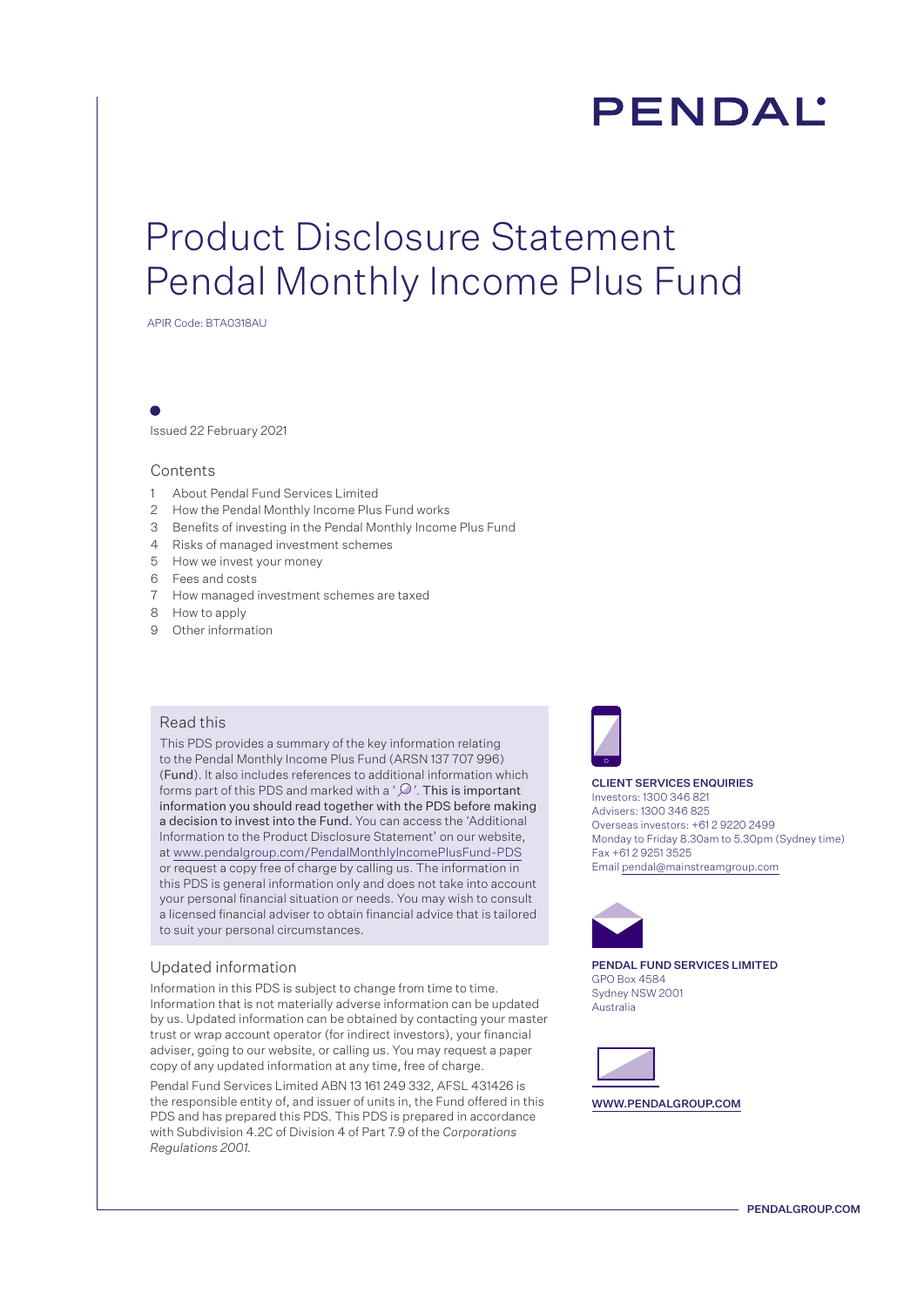### 1. About Pendal Fund Services Limited

## **PENDAL**

### The future is worth investing in

Pendal Fund Services Limited is the responsible entity for the Pendal Monthly Income Plus Fund (Fund). As responsible entity, it is responsible for overseeing the operations of the Fund.

Pendal Institutional Limited is the investment manager of the Fund. As the investment manager, it selects and manages the assets of the Fund and may appoint other managers to manage some or all of the Fund's assets.

Pendal Fund Services Limited and Pendal Institutional Limited are wholly owned subsidiaries of Pendal Group Limited.

Pendal Group Limited is an independent, global investment management firm focused on delivering superior investment returns for its clients through active management.

Pendal offers investors a range of Australian and international investment choices including shares, property securities, fixed income and cash strategies, as well as multi-asset and responsible investments. To complement its in-house expertise, Pendal also partners with leading global investment managers.

### 2. How the Pendal Monthly Income Plus Fund works

### How the Fund operates

When you invest your money in the Pendal Monthly Income Plus Fund, your money is pooled together with other investors' money. We use this pool to buy investments and manage them on behalf of all investors in the Fund. This means that by investing in the Fund you have access to certain investments that you may not otherwise be able to access on your own as well as the knowledge of our skilled investment managers. However, Pendal has day-to-day control over the operation of the Fund.

The total value of the assets in the Fund is divided into 'units' and a 'unit price' is generally calculated for each Business Day. The unit price will generally change daily as the market value of assets in the Fund rises or falls.

When you make an investment in the Fund, we will allocate units to you based on the entry price for the Business Day on which we accept your application and we will keep a record of the number of units you have bought. When you withdraw, we will redeem your units based on the exit price for the Business Day on which we receive your withdrawal request.

Entry prices are usually higher than exit prices due to the 'buy-sell spread'. The buy-sell spread is built into the unit price and represents your contribution to the costs of buying and selling the underlying assets in the Fund.

Entry and exit prices for each Business Day will be available at www.pendalgroup.com by clicking on 'Products' and selecting the Fund. Prices will usually be posted by the end of the next Business Day.

We have also adopted a unit pricing discretion policy setting out the principles that apply when we exercise discretions under the Fund's constitution. You can request a copy of the policy free of charge by calling us or by downloading a copy at www.pendalgroup.com/UnitPriceDiscretionPolicy.

### Minimum initial investment

The minimum initial investment is \$25,000. In certain circumstances, we may reject an application or accept only part of an application. Refer to Section 8 on how to apply.

### Additional investments

You can add to your investment by completing the additional investment form and sending this form to us via mail, email or fax. You can find this form at www.pendalgroup.com/forms.

Investors also have the ability to make additional investments using BPAY®. For more information on BPAY® please refer to the BPAY® user guide at www.pendalgroup.com/forms.

We are also introducing the ability to transact online. For more information, please refer to www.pendalgroup.com/forms.

®Registered to BPAY Pty Ltd ABN 69 079 137 518.

### How to withdraw

You can withdraw some or all of your investment by completing the withdrawal form and sending this form to us via mail, email or fax. You can find this form at www.pendalgroup.com/forms.

We are also introducing the ability to transact online. For more information, please refer to www.pendalgroup.com/forms.

Withdrawals will generally be paid to your nominated Bank Account within 5 Business Days.

### Restrictions on withdrawals

There may be circumstances where your ability to withdraw from the Fund is restricted and you may have to wait a period of time before you can redeem your investment.

We may delay or suspend a withdrawal request where we are unable to realise sufficient assets due to circumstances outside our control (such as restricted or suspended trading in the market for an asset) or where the Fund becomes illiquid.

If the Fund is illiquid (as defined in the Corporations Act) withdrawals from the Fund will only be possible if we make a withdrawal offer in accordance with the Corporations Act. Under the Corporations Act, a fund is illiquid if it has less than 80% liquid assets (generally cash and marketable securities).



You should read the important information about 'Restrictions on withdrawals' before making a decision. Go to section 1 of the 'Additional Information to the Product Disclosure Statement' at [www.pendalgroup.com/](www.pendalgroup.com/PendalMonthlyIncomePlusFund-PDS) [PendalMonthlyIncomePlusFund-PDS.](www.pendalgroup.com/PendalMonthlyIncomePlusFund-PDS)

### Processing

If we receive an application or withdrawal request by 2.00pm (Sydney time) on a Business Day, we will process the transaction using that day's unit price. Requests received on or after the cut-off time of 2.00pm (Sydney time) on a Business Day, or on a non Business Day, will generally be treated as having been received before the cut-off time on the next Business Day.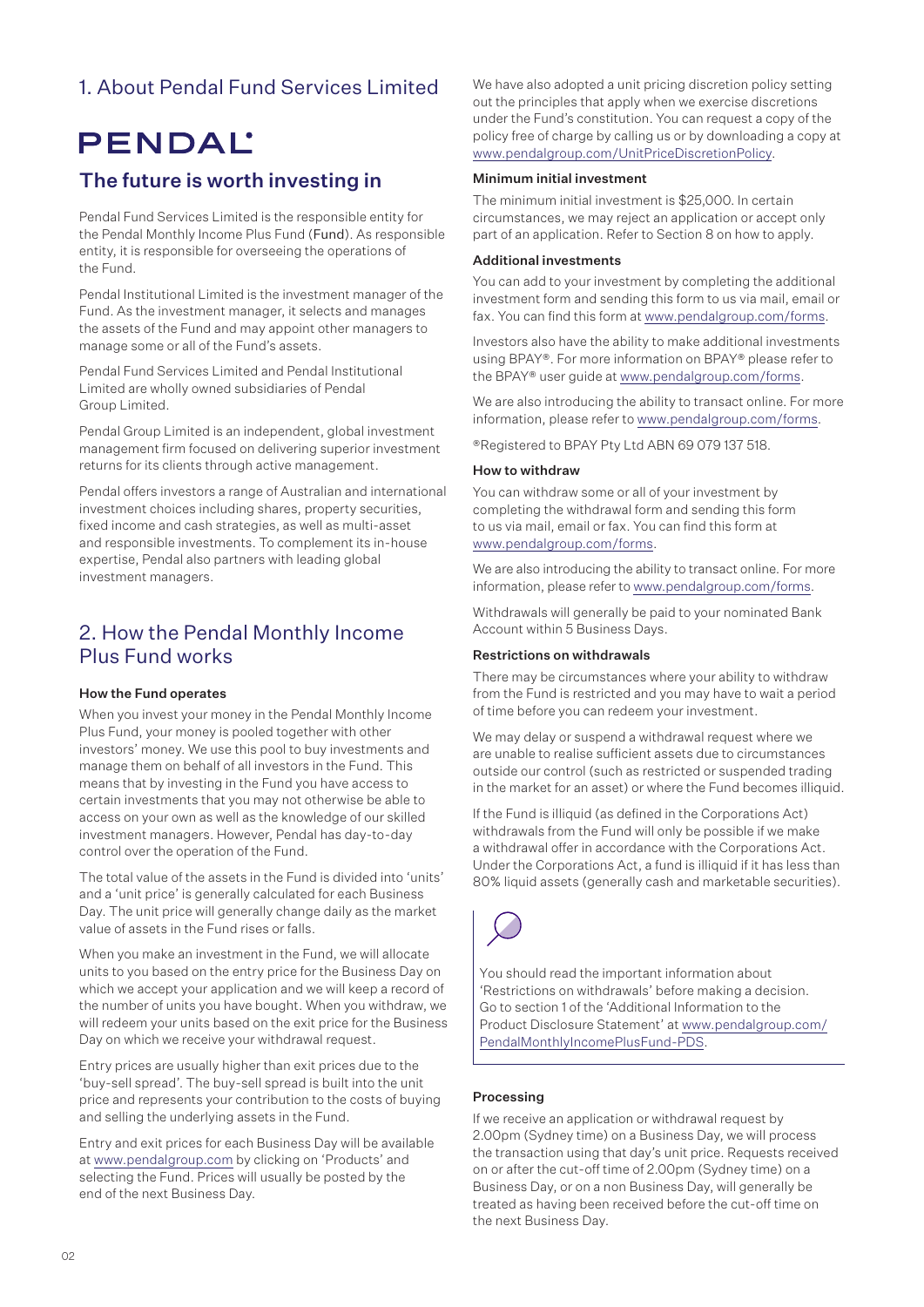If we receive an invalid or incomplete application or withdrawal request, the transaction request will be processed using the unit price applying on the day that we receive the correct documentation. The above rules about cut-off times apply.

### Distributions

The Fund generally distributes on a monthly basis and pays a final distribution each year for the period ending 30 June. In some circumstances, we may also pay distributions at other times where we consider it appropriate.

Distributions you receive are generally assessable income and can be made up of both income and net realised capital gains. Distributions are generally calculated based on the Fund's net income at the end of the distribution period divided by the number of units on issue. In certain circumstances, some income and/or net realised capital gains may be held back until the final distribution at the end of June to allow for market volatility.

You can choose to have your distributions automatically reinvested into additional units in the Fund or paid directly into your nominated Bank Account. There is no buy-sell spread on distributions that are reinvested. Reinvestment of distributions will normally be effective the first day following the end of the distribution period. Distribution payments to your nominated Bank Account are generally made within 12 Business Days after the end of the distribution period.

### Indirect investors

We authorise the use of this PDS as disclosure to persons who wish to access the Fund indirectly through an Investor Directed Portfolio Service (IDPS), IDPS-like scheme or a nominee or custody service (collectively referred to as master trusts or wrap accounts).

Persons who invest in the Fund through a master trust or wrap account may be subject to different conditions from those referred to in this PDS particularly with regard to cut-off times for transacting, timing of distributions, processing and withdrawals as well as Fund reporting and investor notices.

You should read the important information about 'Indirect investors' before making a decision. Go to section 2 of the 'Additional Information to the Product Disclosure Statement' at [www.pendalgroup.com/](www.pendalgroup.com/PendalMonthlyIncomePlusFund-PDS) [PendalMonthlyIncomePlusFund-PDS.](www.pendalgroup.com/PendalMonthlyIncomePlusFund-PDS)

## 3. Benefits of investing in the Pendal Monthly Income Plus Fund

### Significant features

The Pendal Monthly Income Plus Fund is an actively managed diversified portfolio that invests in a number of income generating strategies across a range of asset classes.

### Significant benefits

Investing in the Fund offers investors a range of benefits:

• access to a professionally managed diversified portfolio with the potential for regular income and some capital growth in order to provide some protection against inflation;

- access to Pendal's investment expertise and a strategy that aims to provide income returns in most market conditions; and
- diversification across a range of asset classes.

### 4. Risks of managed investment schemes

All investments carry risk. The likely investment return and the risk of losing money is different for each managed investment scheme as different strategies carry different levels of risk depending on the underlying mix of assets that make up each fund. Those assets with potentially the highest long term return (such as shares) may also have the highest risk of losing money in the shorter term.

The significant risks for the Fund are:

- Market risk: The risk that the market price of an asset will fluctuate as a result of factors such as economic conditions, government regulations, market sentiment, local and international political events and environmental and technological issues. Market risk may have different impacts on each type of asset, investment style and investor.
- Security specific risk: The risk associated with an individual asset. The value of fixed interest securities can be affected by specific events such as changes in the perceived or actual creditworthiness of a particular issuer. The price of shares in a company may be affected by unexpected changes in that company's operations such as changes in management or the loss of a significant customer.
- Interest rate risk: The risk that the investment value or future returns of an asset may be adversely impacted by changes in interest rates. Interest rates may directly or indirectly affect a company's cost of borrowings as well as the value of fixed interest securities.
- Credit risk: The risk of an issuing entity defaulting on its obligation to pay interest and principal when due. It arises primarily from investments in fixed interest securities and from certain derivatives.
- Liquidity risk: The risk that an investment may not be easily converted into cash with little or no loss of capital and minimum delay. Fixed interest securities may have limited or no liquidity where there has been a default by the issuer, or deterioration in the creditworthiness or credit rating of a particular issuer or market. Liquidity risk may also extend to swap transactions, structured securities or derivative contracts which provide exposure to some types of assets or markets. This means that it may not be possible to sell these investments or to do so in sufficient time to pay withdrawals. If this occurs, withdrawals may be suspended for the protection of all investors even if other assets can be readily sold.
- Valuation risk: Where investments of the Fund are not traded in an active or liquid market these investments may be valued by reference to observable market data, market prices for comparable assets or using other valuation techniques. These prices may not reflect the value at which these investments can be immediately realised, which may be lower than the value reflected in the unit price of the Fund.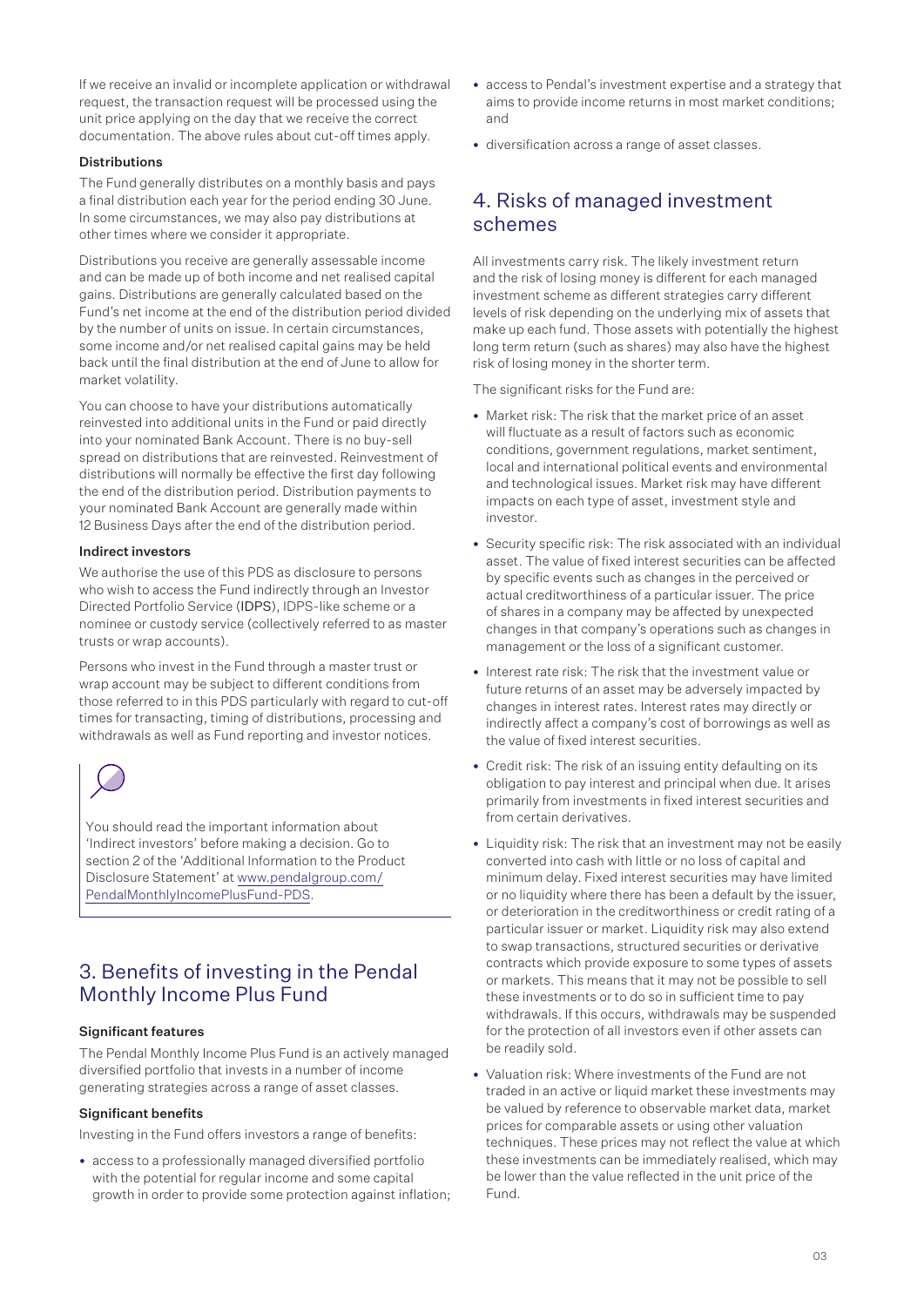- Derivative risk: The value of a derivative is derived from the value of an underlying asset and can be highly volatile. A derivative's value can change in response to a range of unpredictable factors such as changes in a specified interest rate, foreign exchange rate, asset price or credit rating. Derivatives also involve a higher level of risk than buying an asset directly. This is because derivatives require very little or no initial investment to gain exposure to markets. As a result, derivatives magnify both potential investment gains and losses. Losses from derivative transactions can be substantial and can exceed the original amount invested.
- Counterparty risk: The risk of loss arising from the failure of another party to a contract (the counterparty) to meet its obligations. Counterparty risk arises primarily from investments in derivatives and currency transactions. Substantial losses can be incurred if a counterparty fails to deliver on its contractual obligations.

Risk can be managed but it cannot be completely eliminated. It is important to understand that:

- the value of your investment will go up and down;
- investment returns will vary and future returns may be different from past returns;
- returns are not guaranteed and there is always the chance that you may lose money on any investment you make; and
- laws affecting your investment in a managed investment scheme may change over time.

The appropriate level of risk for you will depend on your age, investment time frame, where other parts of your wealth are invested and how comfortable you are with the possibility of losing some of your money in some years.

### 5. How we invest your money

You should consider the likely investment return, risk and your investment time frame when choosing to invest into the Fund.

| <b>Pendal Monthly Income Plus Fund</b>                 |                                                                                                                                                                                                                                                                                                                                                                                                                                                |                                                                                                                                                                             |
|--------------------------------------------------------|------------------------------------------------------------------------------------------------------------------------------------------------------------------------------------------------------------------------------------------------------------------------------------------------------------------------------------------------------------------------------------------------------------------------------------------------|-----------------------------------------------------------------------------------------------------------------------------------------------------------------------------|
| Investment Return Objective                            | The Fund aims to provide a return (before fees, costs and taxes) that exceeds the RBA<br>Cash Rate over rolling 3-year periods while allowing for some capital growth<br>to reduce the impact of inflation.                                                                                                                                                                                                                                    |                                                                                                                                                                             |
| Minimum Suggested Time<br>Frame for Holding Investment | 3 years                                                                                                                                                                                                                                                                                                                                                                                                                                        |                                                                                                                                                                             |
| Asset Classes and Asset                                | $\cdot$ Cash                                                                                                                                                                                                                                                                                                                                                                                                                                   | 50%<br>$\bigcap$<br>$\equiv$                                                                                                                                                |
| Allocation Ranges <sup>1</sup>                         | • Fixed Interest                                                                                                                                                                                                                                                                                                                                                                                                                               | 20<br>100%<br>$\overline{\phantom{a}}$                                                                                                                                      |
|                                                        | • Shares                                                                                                                                                                                                                                                                                                                                                                                                                                       | 30%<br>$\Omega$                                                                                                                                                             |
| Benchmark                                              | RBA Cash Rate                                                                                                                                                                                                                                                                                                                                                                                                                                  |                                                                                                                                                                             |
| Description of Fund                                    | This Fund is designed for investors who want the potential for regular income and some<br>long-term capital growth to protect against inflation, diversification across a range of<br>asset classes and are prepared to accept some variability of returns. The Fund invests<br>in a number of income generating strategies across a range of asset classes, including<br>fixed interest, shares, and cash. The Fund may also use derivatives. |                                                                                                                                                                             |
|                                                        | outcomes.                                                                                                                                                                                                                                                                                                                                                                                                                                      | Pendal's investment process provides a flexible approach to asset allocation. The<br>process is aimed at preserving capital and minimising the occurrence of adverse income |
|                                                        | Derivatives may be used to reduce risk and can act as a hedge against adverse<br>movements in a particular market and/or in the underlying assets. Derivatives can<br>also be used to gain exposure to assets and markets.                                                                                                                                                                                                                     |                                                                                                                                                                             |
| Risk Level <sup>2</sup>                                | Low to medium<br>Low to medium risk of losing money in any year. Likely to produce moderate returns<br>over the medium to long term.                                                                                                                                                                                                                                                                                                           |                                                                                                                                                                             |
| <b>Fund Performance</b>                                | For up-to-date information on the performance of the Fund, including performance<br>history, please visit www.pendalgroup.com, click on 'Products' and select the Fund.                                                                                                                                                                                                                                                                        |                                                                                                                                                                             |

- The reference to the Fund investing in an asset class includes all types of investments which give exposure to that asset, directly or indirectly, including through derivatives and investment in other funds which invest primarily in that asset class. This includes any type of investment which would ordinarily be understood in financial markets to be included in that asset class and does not preclude investment in other types of assets where we consider it appropriate to do so in the interests of investors.
- 2 The risk level is not a complete assessment of all forms of investment risks, for instance it does not detail what the size of a negative return could be or the potential for a positive return to be less than the return an investor may require to meet their objectives.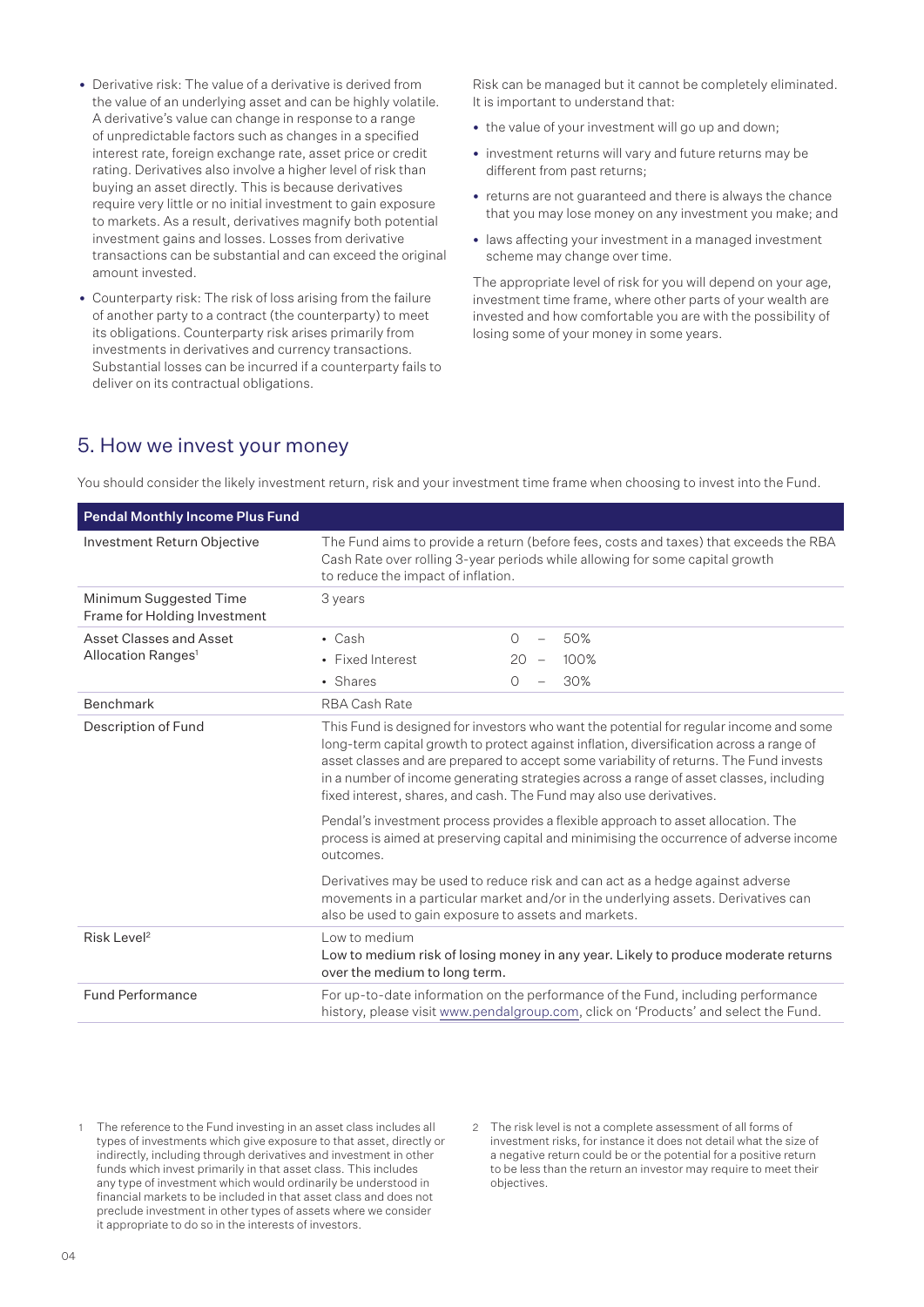| Labour, Environmental, Social<br>and Ethical Considerations | Pendal incorporates an assessment of environmental, social (including labour<br>standards), corporate governance (ESG) and ethical factors in our investment process<br>where those considerations are deemed material to the financial performance of an<br>investment.                                                                                                                                                                             |
|-------------------------------------------------------------|------------------------------------------------------------------------------------------------------------------------------------------------------------------------------------------------------------------------------------------------------------------------------------------------------------------------------------------------------------------------------------------------------------------------------------------------------|
|                                                             | We do not have a predetermined view on ESG factors. Instead we consider these<br>factors to the extent they are relevant to the economic or financial performance of<br>the investment. Our investment analysis may include ESG factors such as board<br>composition and skills, workplace health and safety, diversity and inclusion,<br>stakeholder relations, exposure to environmental factors, requiatory risk, ethical<br>conduct and culture. |
| <b>Changes to Fund Details</b>                              | We have the right to close or terminate the Fund and change the Fund's investment<br>return objective (including benchmark), asset classes, asset allocation ranges and<br>neutral positions and currency strategy (if any), without prior notice in some cases.<br>We will inform investors of any material change to the Fund's details in their next<br>regular communication or as otherwise required by law.                                    |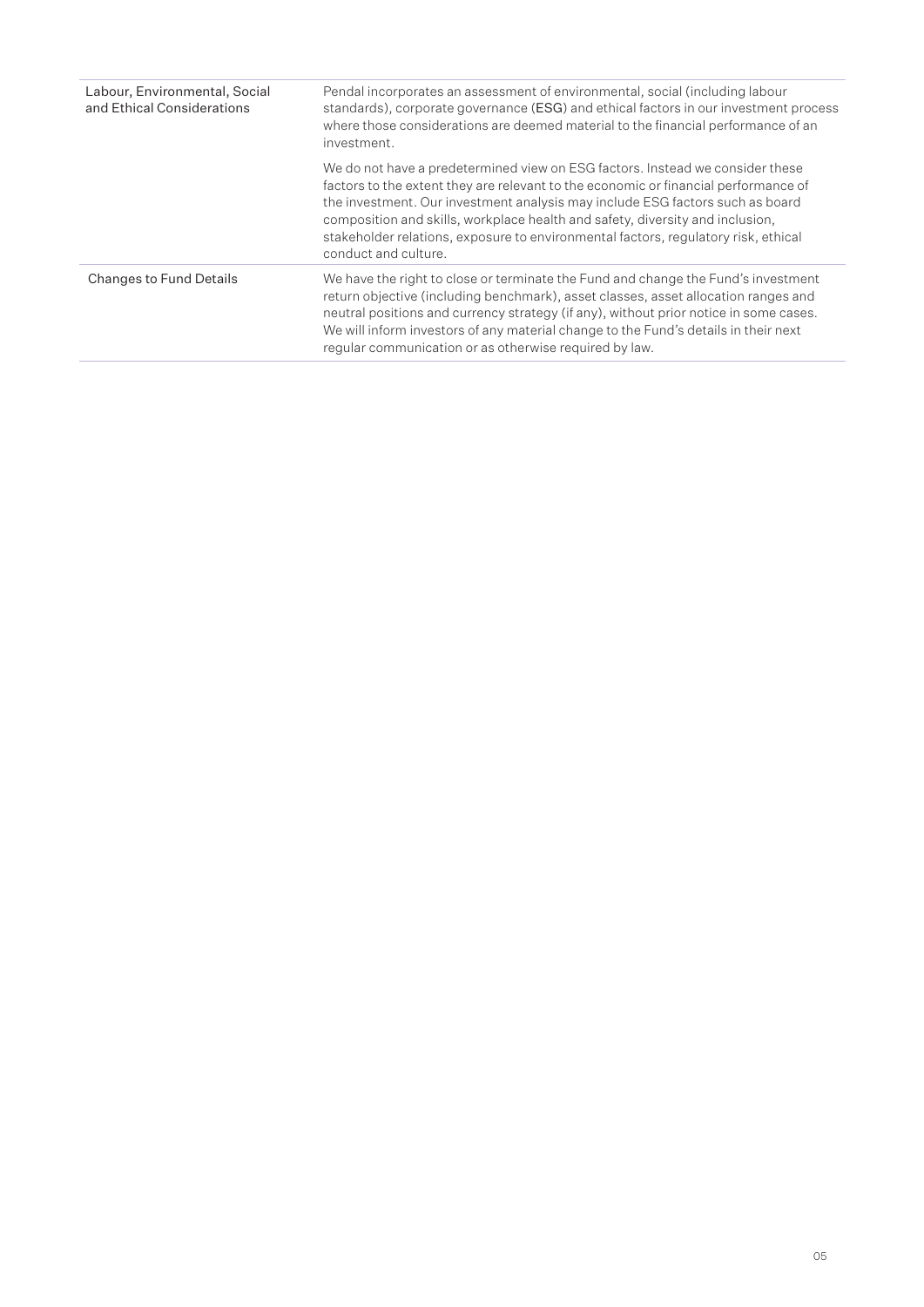### 6. Fees and costs

### DID YOU KNOW?

Small differences in both investment performance and fees and costs can have a substantial impact on your long term returns. For example, total annual fees and costs of 2% of your account balance rather than 1% could reduce your final return by up to 20% over a 30-year period (for example, reduce it from \$100,000 to \$80,000).

You should consider whether features such as superior investment performance or the provision of better member services justify higher fees and costs.

You may be able to negotiate to pay lower contribution fees and management costs where applicable. Ask the fund or your financial adviser.

#### TO FIND OUT MORE

If you would like to find out more, or see the impact of the fees based on your own circumstances, the Australian Securities and Investments Commission (ASIC) website (www.moneysmart.gov.au) has a managed funds fee calculator to help you check out different fee options.

This section shows fees and other costs that you may be charged for the Fund. The fees and costs may be deducted from your money, from the returns on your investment or from the assets of the Fund as a whole.

Taxes are set out in another part of this document.

You should read all of the information about fees and costs because it is important to understand their impact on your investment. You can also use this information to compare the fees and costs with those of other investment funds.

| Type of Fee or Costs <sup>3</sup>                                         | <b>Amount</b>                                                                     |            |
|---------------------------------------------------------------------------|-----------------------------------------------------------------------------------|------------|
| Fees when your money moves in or out of the Fund                          |                                                                                   |            |
| Establishment fee<br>The fee to open your investment                      | Nil                                                                               |            |
| Contribution fee<br>The fee on each amount contributed to your investment | Nil                                                                               |            |
| Withdrawal fee<br>The fee on each amount you take out of your investment  | Nil                                                                               |            |
| Exit fee<br>The fee to close your investment                              | Nil                                                                               |            |
| <b>Management costs</b>                                                   |                                                                                   |            |
| The fees and costs for managing your investment                           | At the date of this PDS, management costs consist<br>of the following components: |            |
|                                                                           | Issuer fee                                                                        | $0.65%$ pa |
|                                                                           | Estimated expense recoveries <sup>4</sup>                                         | Nil        |
|                                                                           | Estimated indirect costs <sup>5</sup>                                             | Nil        |
|                                                                           | Estimated total management costs <sup>6</sup>                                     | $0.65%$ pa |

#### Example of annual fees and costs for the Fund

This table gives an example of how the fees and costs for the Fund can affect your investment over a one-year period. You should use this table to compare this product with other managed investment products.

#### Example – Balance of \$50,000 with a contribution of \$5,000 during the year<sup>7</sup>

| Contribution fees        | Nil                                                                | For every additional \$5,000 you invest you will not be<br>charged any contribution fee.                                                                                                                                                             |
|--------------------------|--------------------------------------------------------------------|------------------------------------------------------------------------------------------------------------------------------------------------------------------------------------------------------------------------------------------------------|
| Plus<br>Management costs | Estimated total management costs<br>$$50,000 \times 0.65\% = $325$ | And, for every \$50,000 you have in the Fund, you will<br>be charged \$325 each year.                                                                                                                                                                |
| Equals<br>Cost of Fund   |                                                                    | If you had an investment of \$50,000 at the beginning of the<br>year and you invest an additional \$5,000 during that year,<br>you would be charged fees and incur costs of:<br>$$325^8$<br>What it costs you will depend on the fees you negotiate. |
|                          | 3 Eggs in this PDS can be individually negotiated if you are a     | 6 The actual total management costs may vary from this estimate                                                                                                                                                                                      |

3 Fees in this PDS can be individually negotiated if you are a wholesale client under the Corporations Act.

4 At the date of this PDS, we pay recoverable expenses (if any, excluding any GST payable on our fees) out of our issuer fee. However, if we decide to deduct expenses in addition to the issuer fee in the future, we will give you 30 days' written notice.

5 This is an estimate of the Fund's indirect costs for the last financial year. Refer to 'Additional explanation of fees and costs' for more information.

- 6 The actual total management costs may vary from this estimate.
- 7 This example assumes the \$5,000 contribution occurs at the end of the first year, therefore management costs are calculated using the \$50,000 balance only.

8 Additional fees may apply. Please note that this example does not capture all the fees and costs that may apply to you such as the buy-sell spread.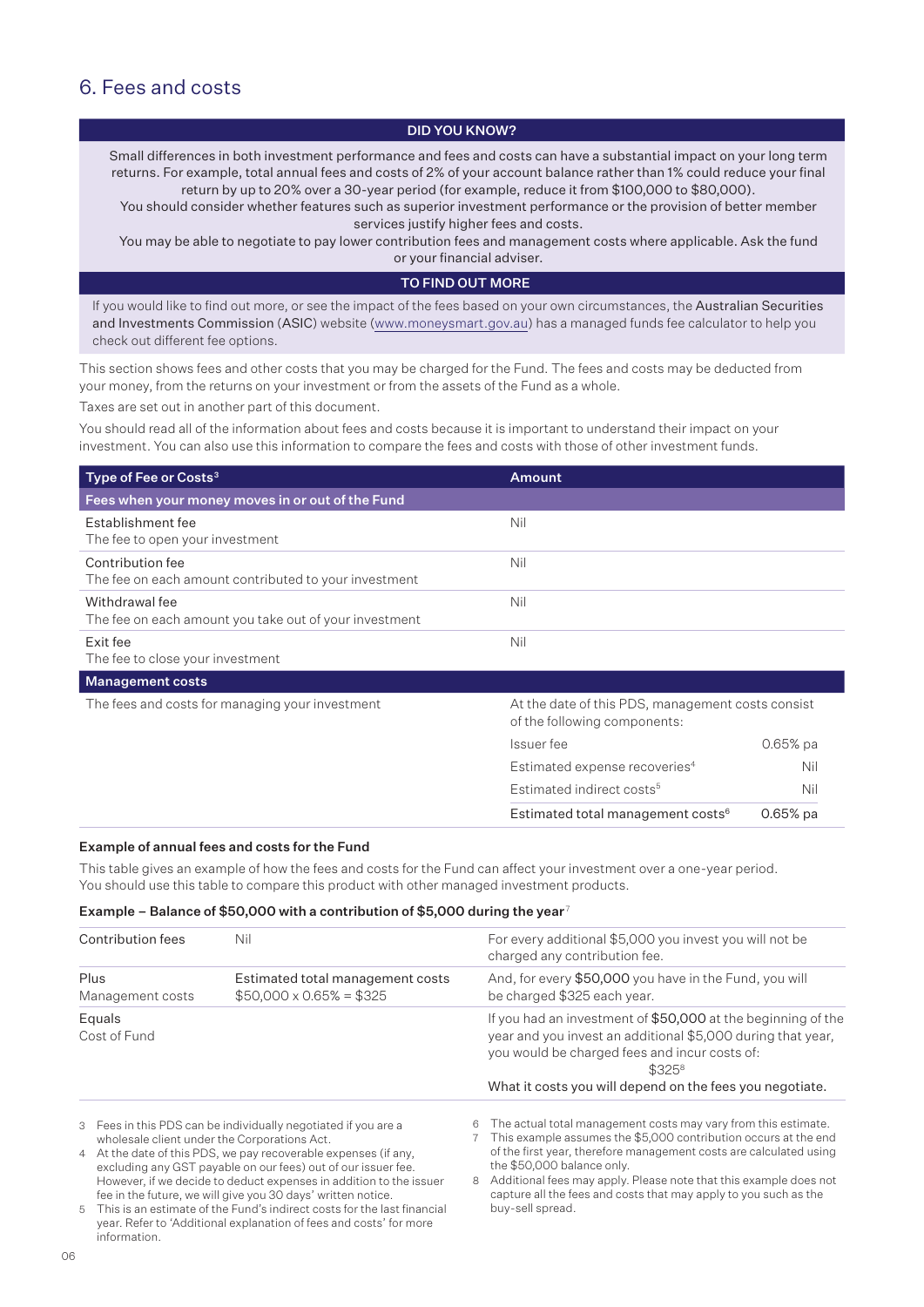### **Additional explanation of fees and costs**

### Management costs

Management costs are made up of the issuer fee and any expense recoveries and indirect costs. Unless otherwise stated, all fees quoted in the PDS are quoted on a GST inclusive basis and net of any applicable Reduced Input Tax Credits (RITCs).

### Issuer fee

The issuer fee is the fee we charge for overseeing the operations of the Fund and managing the assets of the Fund. If we increase the issuer fee, we will give you 30 days' written notice.

### Expense recoveries

We are also entitled to be reimbursed for expenses we incur in the proper performance of our duties and in connection with the day-to-day operation of the Fund. At the date of this PDS, we pay these recoverable expenses (excluding any GST payable on our fees) out of our issuer fee. However, if we decide to deduct expenses in addition to the issuer fee in the future, we will give you 30 days' written notice.

### Indirect costs

Indirect costs are certain costs which we reasonably estimate have reduced, directly or indirectly, the Fund's return. Indirect costs may include underlying investment manager fees and costs and certain derivative costs. If any indirect costs are incurred, these are reflected in the unit price of the Fund and are not charged to you as a fee or retained by us.

The indirect costs estimate in the fees and costs table is based on information available to us as at the date of this PDS and represents the indirect costs for the last financial year. This information may change from year to year and prior notice will not ordinarily be provided. For the latest indirect costs, please visit www.pendalgroup.com, click on 'Products', and refer to the 'Fees and Costs' document under 'Important Information'.

### Transactional and operational costs

Transactional and operational costs such as brokerage, bidoffer spreads on securities traded, settlement costs, clearing costs and government charges may be incurred by the Fund as a result of changes in the Fund's investment portfolio either in relation to implementing the Fund's investment strategy or investors entering or exiting the Fund.

### Buy-sell spread

The buy-sell spread is an additional cost to you and is generally incurred whenever you invest in the Fund. The buy-sell spread is retained by the Fund (it is not a fee paid to us) and represents a contribution to the transaction costs incurred by the Fund such as brokerage and stamp duty, when the Fund is purchasing and selling assets. The buy-sell spread also reflects the market impact of purchasing and selling the underlying assets in the market. There is no buy-sell spread on distributions that are reinvested.

The current total buy-sell spread is 0.27% of the amount that you invest, represented as the difference between the entry and exit price. A buy spread of 0.07% is applied on each application and a sell spread of 0.20% is applied on each withdrawal. For example, if you invested \$50,000 in the Fund the cost of your buy spread would be \$35, and the cost of your sell spread on withdrawing \$50,000 from the Fund would be \$100.

We may vary the buy-sell spread from time to time and prior notice will not ordinarily be provided. For current buy-sell spread information, visit www.pendalgroup.com, click on 'Products' and select the Fund.

#### Other fees and costs

These may include additional fees and costs that apply to investors accessing the Fund through a master trust or wrap account.

We may make payments to master trusts or wrap account operators out of the fees we receive. Government fees, duties and bank charges may also apply to investments and withdrawals.



You should read the important information about 'Additional information about fees and costs' before making a decision. Go to section 3 of the 'Additional Information to the Product Disclosure Statement' at [www.pendalgroup.](www.pendalgroup.com/PendalMonthlyIncomePlusFund-PDS) [com/PendalMonthlyIncomePlusFund-PDS.](www.pendalgroup.com/PendalMonthlyIncomePlusFund-PDS)

### 7. How managed investment schemes are taxed

Investing in a managed investment scheme is likely to have tax consequences. Managed investment schemes generally do not pay the tax liability on behalf of investors. However, we may be required to withhold tax from each distribution at the relevant withholding tax rates under certain circumstances. As an investor, you will generally be subject to tax on your share of any taxable income and net realised capital gains generated by the Fund.

Because the Australian taxation system is complex and different investors have different circumstances, you should seek professional tax advice before investing in the Fund.



You should read the important information about 'How managed investment schemes are taxed' before making a decision. Go to section 4 of the 'Additional Information to the Product Disclosure Statement' at [www.pendalgroup.](www.pendalgroup.com/PendalMonthlyIncomePlusFund-PDS) [com/PendalMonthlyIncomePlusFund-PDS.](www.pendalgroup.com/PendalMonthlyIncomePlusFund-PDS)